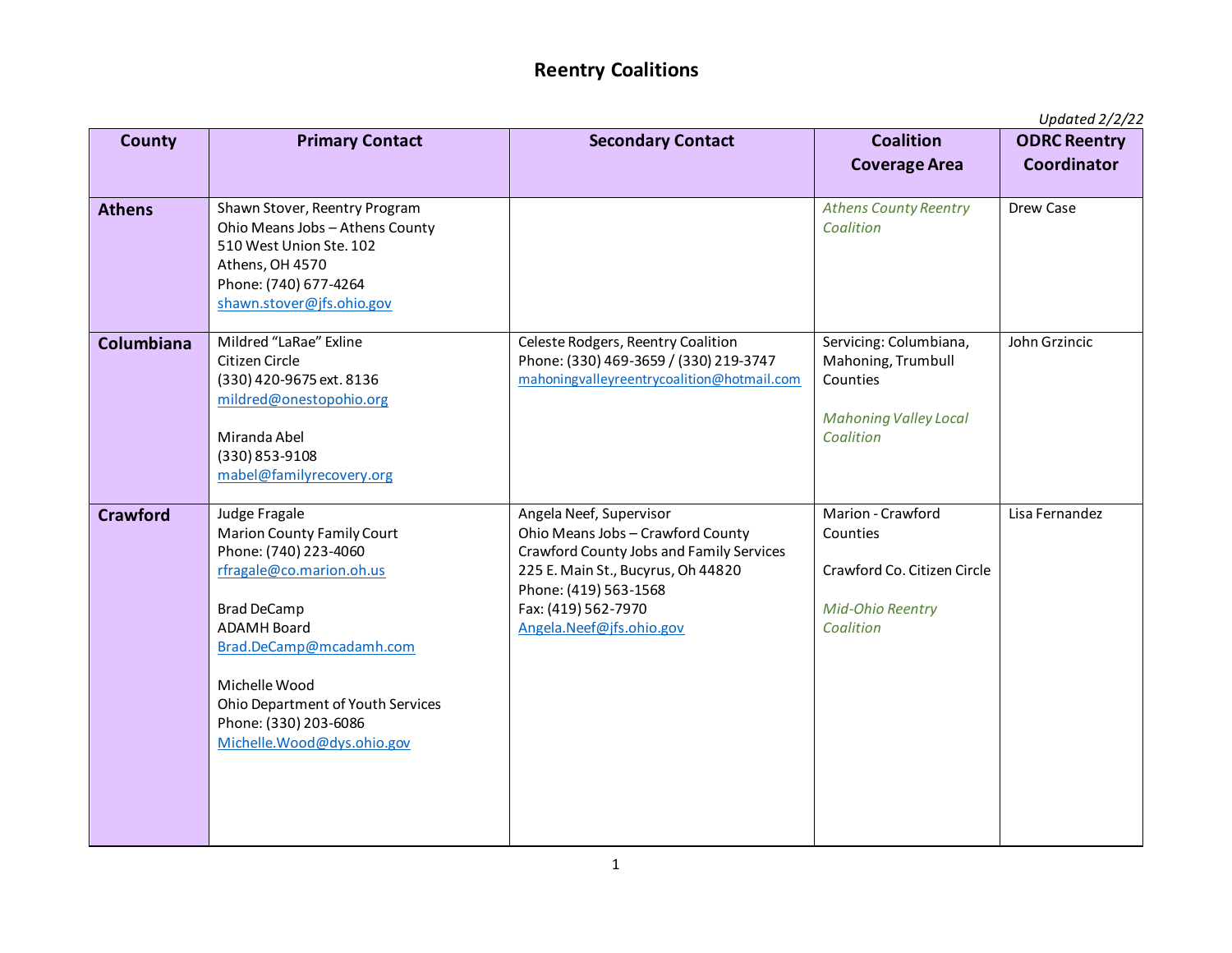| <b>County</b>    | <b>Primary Contact</b>                                                                                                                                                                                                                                                  | <b>Secondary Contact</b>                                            | <b>Coalition</b><br><b>Coverage Area</b>                                                       | <b>ODRC Reentry</b><br>Coordinator |
|------------------|-------------------------------------------------------------------------------------------------------------------------------------------------------------------------------------------------------------------------------------------------------------------------|---------------------------------------------------------------------|------------------------------------------------------------------------------------------------|------------------------------------|
| Cuyahoga         | <b>ADAMHS Board</b><br>2012 West 25 <sup>th</sup> Street, 6 <sup>th</sup> Floor<br>Cleveland, Ohio 44113<br>Phone: (216) 241-3400<br>For More information contact:<br>Donnetta.Lewis@jfs.ohio.gov                                                                       |                                                                     | Cuyahoga County<br><b>Leadership Coalition</b>                                                 | Michelle Roche                     |
| <b>Delaware</b>  | Diane Bricker, MS. ED<br><b>Reentry Coordinator</b><br>Phone: (740) 833-2573<br>dbricker@co.delaware.oh.us                                                                                                                                                              | James Himsworth<br>Phone: (614) 804-6068<br>james@pacementoring.org | Servicing: Morrow &<br><b>Delaware Counties</b><br><b>Delaware County Reentry</b><br>Coalition | Lisa Morgan                        |
| <b>Fairfield</b> | Samantha Green, Reentry Coordinator<br>Fairfield County Common Pleas Court<br>224 E. Main Street<br>Lancaster, OH 43130<br>(740) 652-7314 Office<br>(740) 438-9664 Cell<br>samantha.green@fairfieldcountyohio.gov                                                       | Jillian W. Boone<br>jillian.boone@fairfieldcountyohio.gov           | Serving Fairfield County<br><b>Fairfield County</b><br><b>Reentry Coalition</b>                | Lisa Morgan                        |
| <b>Franklin</b>  | Johnny Turner, Reentry Services Coordinator<br>Franklin Co. Office of Justice Policy &<br>Programs<br>373 S. High Street, 25th floor<br>Columbus, Ohio 43215-6316<br>Phone: (614) 525-5955<br>jdturner@franklincountyohio.gov<br>https://reentry.franklincountyohio.gov |                                                                     | Serving Franklin County<br><b>Franklin County Reentry</b><br><b>Advisory Board</b>             | Lisa Morgan                        |
| <b>Hamilton</b>  | Trina Jackson, Director<br>Office of Reentry<br>Phone: (513) 946-4304<br>reentry@hamilton-co.org                                                                                                                                                                        |                                                                     | <b>Hamilton County Reentry</b><br>Coalition                                                    | Jennifer Nail                      |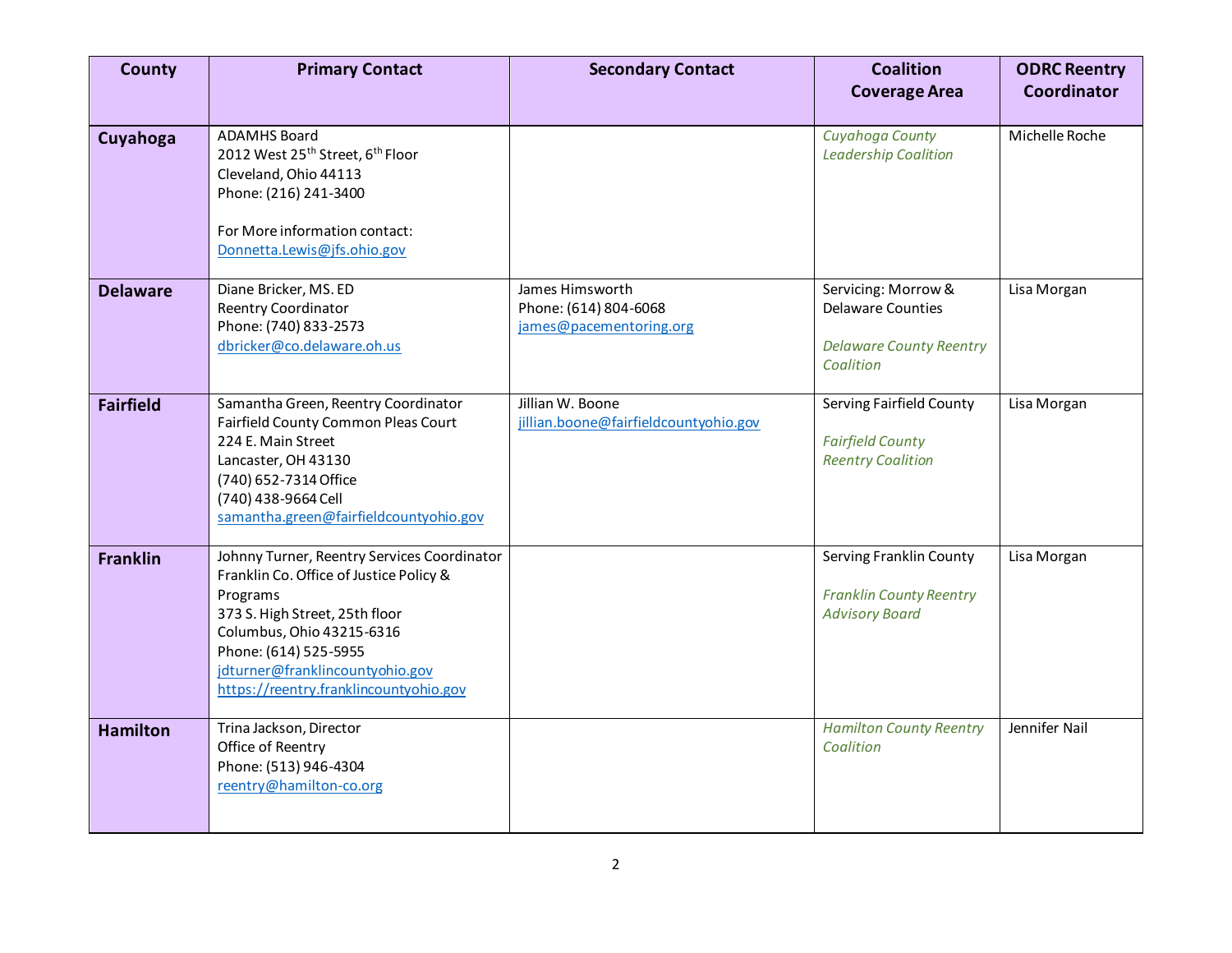| <b>County</b>   | <b>Primary Contact</b>                                                                                                                                                                                                                                                                      | <b>Secondary Contact</b>                                                                                                                                                                                | <b>Coalition</b><br><b>Coverage Area</b>                                                              | <b>ODRC Reentry</b><br><b>Coordinator</b> |
|-----------------|---------------------------------------------------------------------------------------------------------------------------------------------------------------------------------------------------------------------------------------------------------------------------------------------|---------------------------------------------------------------------------------------------------------------------------------------------------------------------------------------------------------|-------------------------------------------------------------------------------------------------------|-------------------------------------------|
| <b>Lorain</b>   | Darci Tellep<br>(440) 984-3882 ext. 3333<br>tellepd@firelands.com                                                                                                                                                                                                                           |                                                                                                                                                                                                         | <b>Lorain County 2nd Chance</b><br><b>Reentry Coalition</b>                                           | Michelle Roche                            |
| <b>Lucas</b>    | Karyn R. McConnell<br>YWCA of Northwest Ohio<br>1018 Jefferson Avenue<br>Toledo, Ohio 43604<br>(419) 241-3235<br>karynmcconnell@aol.com<br>www.reentry419.com                                                                                                                               | Tom McCarter<br>525 Jefferson Avenue, Suite 400<br>Toledo, Ohio 43604<br>Phone: (419) 930-2313<br>Tmccarter46@yahoo.com                                                                                 | <b>Reentry Coalition of</b><br>Northwest Ohio                                                         | Chris Stewart                             |
| <b>Mahoning</b> | Celeste Rodgers, Reentry Coalition<br>Phone: (330) 469-3659 / (330) 219-3747<br>mahoningvalleyreentrycoalition@hotmail.com                                                                                                                                                                  | Lola Simmons<br>Home for Good<br>First Presbyterian Church<br>201 Wick Ave.<br>Youngstown, Ohio 44503<br>Phone: (330) 743-3700<br>Forlola10@gmail.com                                                   | Servicing: Columbiana,<br>Mahoning, Trumbull<br>Counties<br><b>Mahoning Valley Local</b><br>Coalition | John Grzincic                             |
| <b>Marion</b>   | Judge Fragale<br><b>Marion County Family Court</b><br>Phone: (740) 223-4060<br>rfragale@co.marion.oh.us<br><b>Brad DeCamp</b><br><b>ADAMH Board</b><br>Brad.DeCamp@mcadamh.com<br>Michelle Wood<br>Ohio Department of Youth Services<br>Phone: (330) 203-6086<br>Michelle.Wood@dys.ohio.gov | Karla Dye, Marion County Citizen Circle<br><b>Employment Specialist</b><br>Ohio Means Jobs - Marion County<br>622 Leader Street<br>Marion Ohio 43302<br>Phone: (740) 386-1075<br>Karla.Dye@jfs.ohio.gov | Marion - Crawford<br>Counties<br><b>Mid-Ohio Reentry</b><br>Coalition                                 | Lisa Fernandez                            |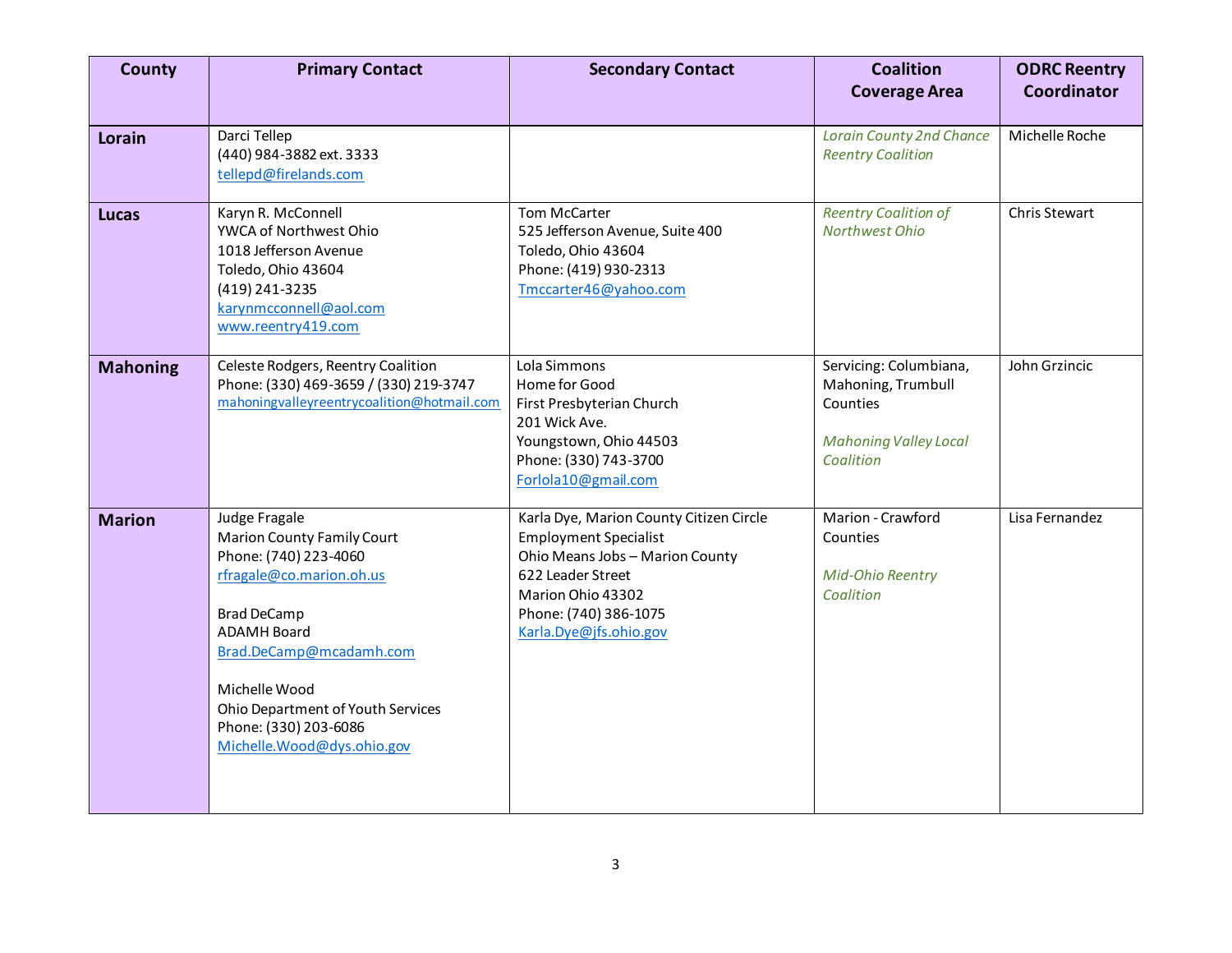| <b>County</b>     | <b>Primary Contact</b>                                                                                                                                      | <b>Secondary Contact</b>                                                                                                    | <b>Coalition</b><br><b>Coverage Area</b>                                                       | <b>ODRC Reentry</b><br><b>Coordinator</b> |
|-------------------|-------------------------------------------------------------------------------------------------------------------------------------------------------------|-----------------------------------------------------------------------------------------------------------------------------|------------------------------------------------------------------------------------------------|-------------------------------------------|
| <b>Montgomery</b> | Jamie Gee, Manager<br>Montgomery County Office of Reentry<br>1133 S. Edwin C. Moses Blvd.<br>Dayton, Ohio 45417<br>Phone: (937) 255-6460<br>geej@mcohio.org | Quinn Howard, Program Coordinator,<br>Operations<br>Phone: (937) 225-6438                                                   | <b>Montgomery County</b><br>Office of Ex-Offender<br><b>Reentry - Coalition</b>                | Jennifer Nail                             |
| <b>Morrow</b>     | Diane Bricker, MS. ED<br>Reentry Coordinator<br>Phone: (740) 833-2573<br>dbricker@co.delaware.oh.us                                                         | James Himsworth<br>Phone: (614) 804-6068<br>james@pacementoring.org                                                         | Servicing: Morrow &<br><b>Delaware Counties</b><br><b>Delaware County Reentry</b><br>Coalition | Lisa Fernandez                            |
| <b>Muskingum</b>  | April Cohagen-Gibson, President<br><b>Board of Directors</b><br><b>Restored Citizens Network</b><br>(740) 607-8380<br>april2016gibson@gmail.com             |                                                                                                                             | <b>Muskingum County</b><br><b>Reentry Coalition</b>                                            | Drew Case                                 |
| <b>Ross</b>       | James Daniels<br>PO Box 132<br>Chillicothe, OH 45601-0132<br>Phone: (740) 649-4612<br>rosscountyreentrycoalition@gmail.com                                  | Wayne McLaughlin<br>Phone: (740) 649-4401                                                                                   | Serving Ross County<br><b>Ross County Reentry</b><br>Coalition                                 | Lisa Morgan                               |
| <b>Stark</b>      | <b>Pastor Walter Moss</b><br>C.I.R.V.<br>Phone: (330) 309-2900<br>wsmoss@starkcountyohio.gov                                                                | <b>Kelly Williams</b><br><b>Stark Co. Community Action Agency</b><br>Phone: (954) 678-8498<br>hollywoodconsulting@gmail.com | <b>Stark County Reentry</b><br>Coalition                                                       | John Grzincic                             |
| <b>Summit</b>     | Joe Tucker<br>Phone: 330-289-9234<br>joe@southstreetministries.org                                                                                          | Lisa Dolan, Citizen Circle<br>Phone: 330-643-8463<br>Lisa.Dolan@jfs.ohio.gov                                                | <b>Summit County Reentry</b><br>Coalition                                                      | John Grzincic                             |